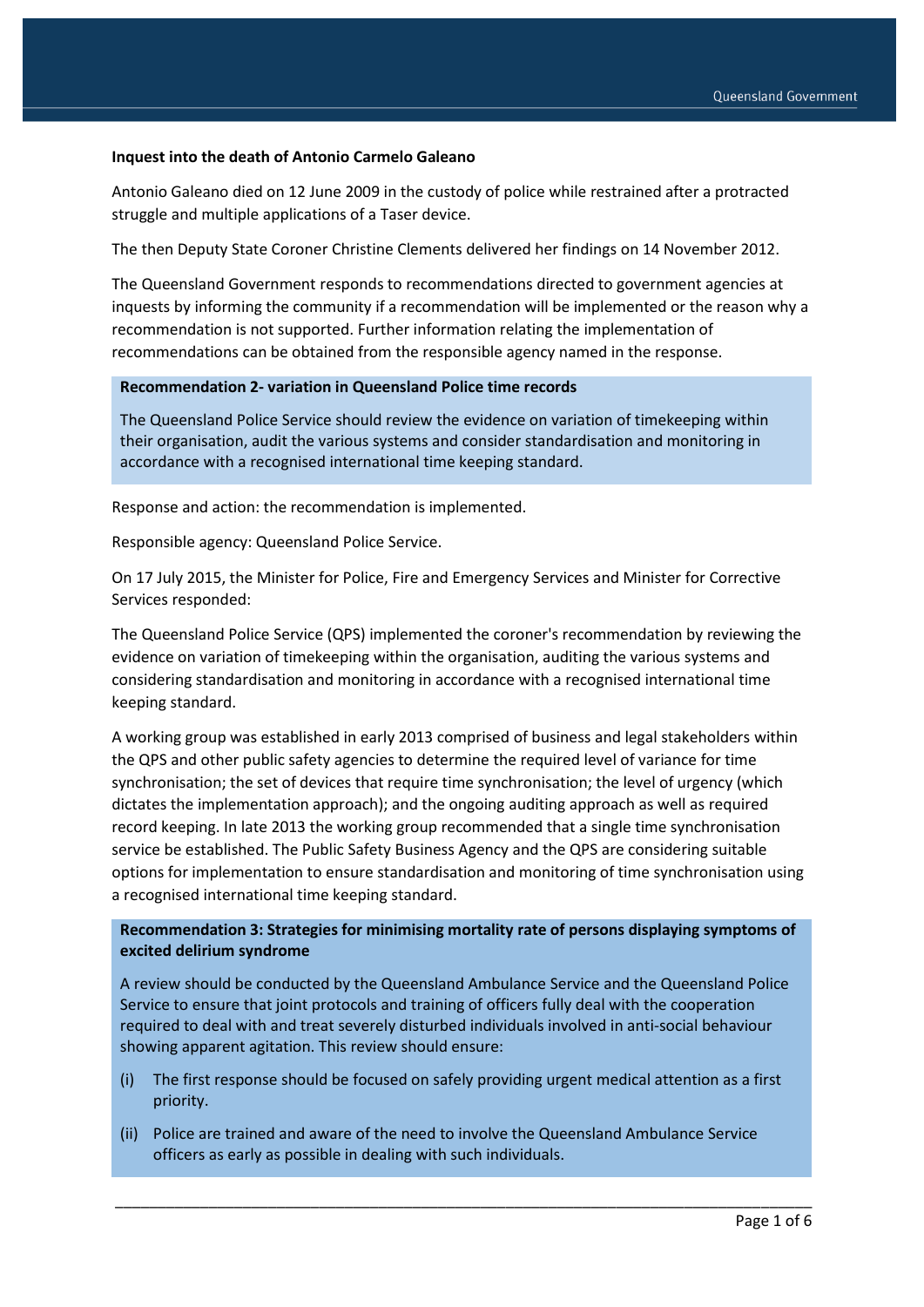- (iii) Medical input should inform the police approach how best to achieve a rapid take down without escalation of the struggle.
- (iv) Adequate numbers of responding trained officers should be resourced in accordance with medical advice.
- (v) Training should address the need to transport restrained individuals to hospital as quickly as possible after restraint is achieved.

Response and action: the recommendation is implemented.

Responsible agency: Queensland Police Service (lead) supported by Queensland Health.

The Queensland Police Service and Queensland Ambulance Service conducted an extensive review of the joint emergency response and management of severely agitated patients including those displaying symptoms of excited delirium.

The review encompassed the current memorandum of understanding between both departments in relation to mental health incidents; training conducted by both departments and associated policies.

The review concluded that no changes to the current memorandum of understanding were necessary.

The Department of Health and the Queensland Police Service support the memorandum of understanding, are familiar with their respective roles and responsibilities, and agree the joint protocols adequately deal with the need for minimal restraint time of the person combined with rapid transportation from the scene to a hospital for further medical assistance.

The operational skills section at the Oxley police academy has in place a training mechanism to address the issue of excited delirium, which was transferred into policy via the *Operational procedures manual*. Section 14.3.6: 'Acute psychostimulant- induced episode and excited delirium' followed by section 14.3.7: 'Post arrest collapse (medical risk factors)' address the matters raised in the recommendations (i) to (v) by the coroner.

This includes an order that police officers are to seek medical assistance for a person exhibiting signs of delirium and where required to transport the person by the ambulance service. This order is further supported by policy and provides that officers while waiting for medical assistance should seek medical advice from Queensland Ambulance Service, 13Health or a doctor.

The policy provides indicators of the person's health as warning signs for officers, provides effective communication strategies and provides guidance to quickly restrain the person if required. The post-arrest section provides a custody and risk evaluation guide with indicators of the person's health to be aware of, and stresses for police to continually assess (face to face) the health of any person exhibiting indicators listed in the custody and risk evaluation guide.

Further, the two *Operational procedures manual* sections form a mandatory assessment component of the Taser training and requalification for all qualified Taser users. All recruits receive training on arrest procedures through the operational skills section.

Bolstering a cooperative approach to the management of these cases, the Queensland Ambulance Service released a clinical practice guideline on the management of physically restrained patients. The Queensland Ambulance Service have also reassessed a clinical practice guideline on the management of Taser incidents. The Queensland Ambulance Service commenced a staged release of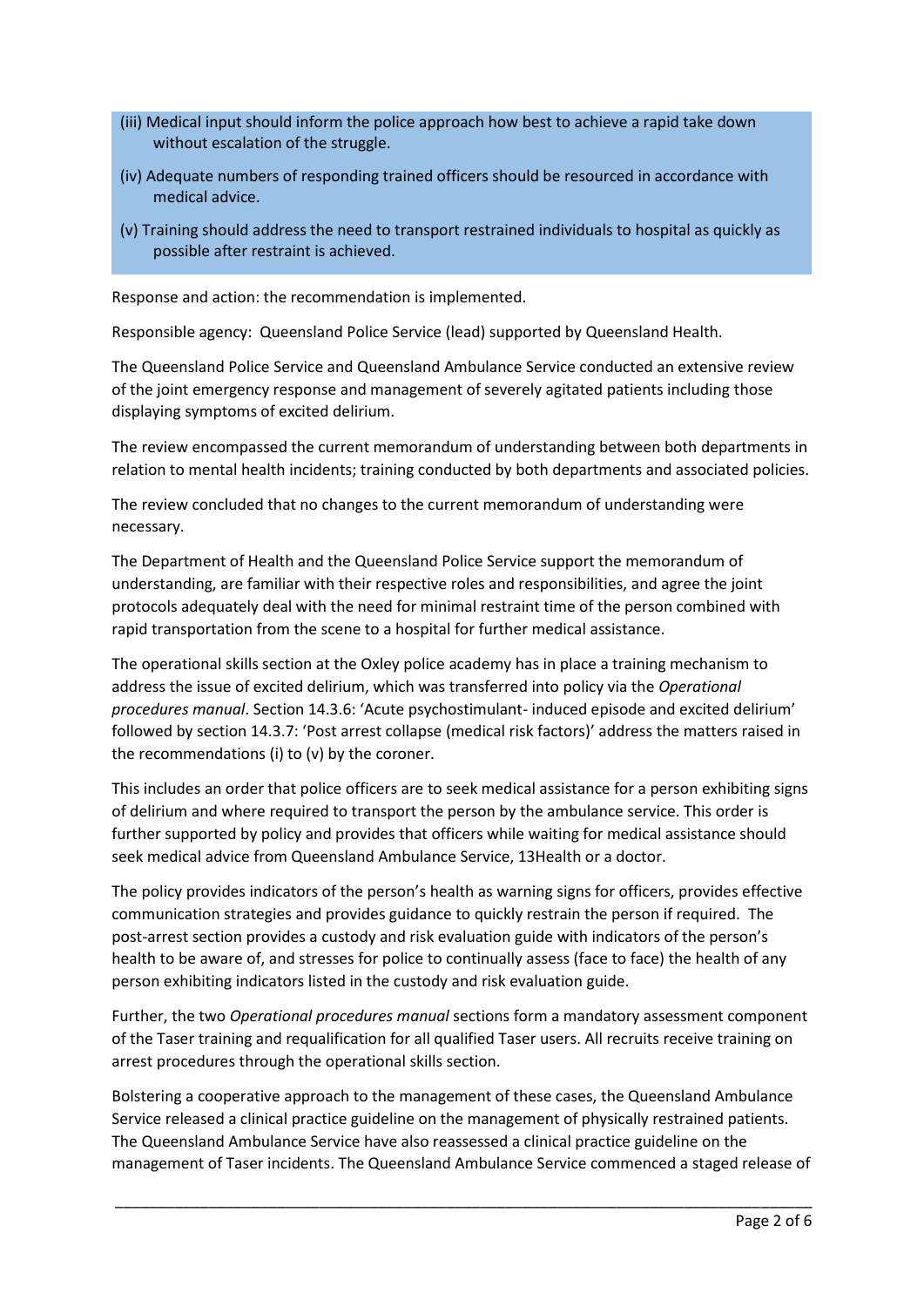the revised *Clinical practice manual* complemented by education sessions. The Queensland Ambulance provided medical advice and the Queensland Police Service (Operational Training Unit) provided assistance on rapid takedown procedures and assisted on the targeted revision of the Taser incidents and rapid take down procedures.

### **Recommendation 7: Safeguards by way of technological advance**

I support the Queensland Police Service investigating options to acquire safer and more technologically advanced weapons including:

- Consideration of the X2 model Taser or other alternative conducted electricity weapons. The aim should be a device which is engineered to prevent the trigger/switch being held 'on' for longer than five seconds without a specific conscious re-activation of the switch/trigger.
- Consideration of upgrade of the Taser or other conducted electricity weapon which incorporate a camera which is activated on deployment.
- Consideration of other camera recording devices to be used by officers in accordance with particular guidelines.
- In the context of evidence that some officers supply and wear their own audible recording devices, consideration of this practice and review of whether the Queensland Police Service should supply standard devices to all officers and the guidelines for their use.

Response and action: the recommendation is implemented.

Responsible agency: Queensland Police Service.

On 17 July 2015, the Minister for Police, Fire and Emergency Services and Minister for Corrective Services responded:

The Queensland Police Service (QPS) established a steering committee and reference group to review all issues relating to the response by the QPS to violent issues including the current use of force model, training, equipment and associated policies. As conducted electricity weapons (CEWs) are part of the current use of force model, issues relating to their use are incorporated in this review. The QPS is also reviewing the type of CEW used to ensure the most effective device is available to operational personnel.

The steering committee consists of the deputy commissioner, Strategy, Policy and Performance (Chair), QPS; assistant commissioner, Operational Capability Command, QPS; chairperson, Crime and Corruption Commission; deputy chief executive officer, Public Safety Business Agency, and an academic from Griffith University.

A reference group consists of the assistant commissioners Northern Region and Community Contact Command; executive director, QPS Legal Division; representatives from the Queensland Police Union of Employees; the Queensland Police Commissioned Officers Union, and the chief psychologist from Mental Health Queensland.

The QPS is preparing a final report for consideration of the steering committee and the reference group.

The QPS has policy in place regarding the use of, and management of data obtained from, video and audio equipment. The QPS is also reviewing this policy to ensure it provides appropriate guidance to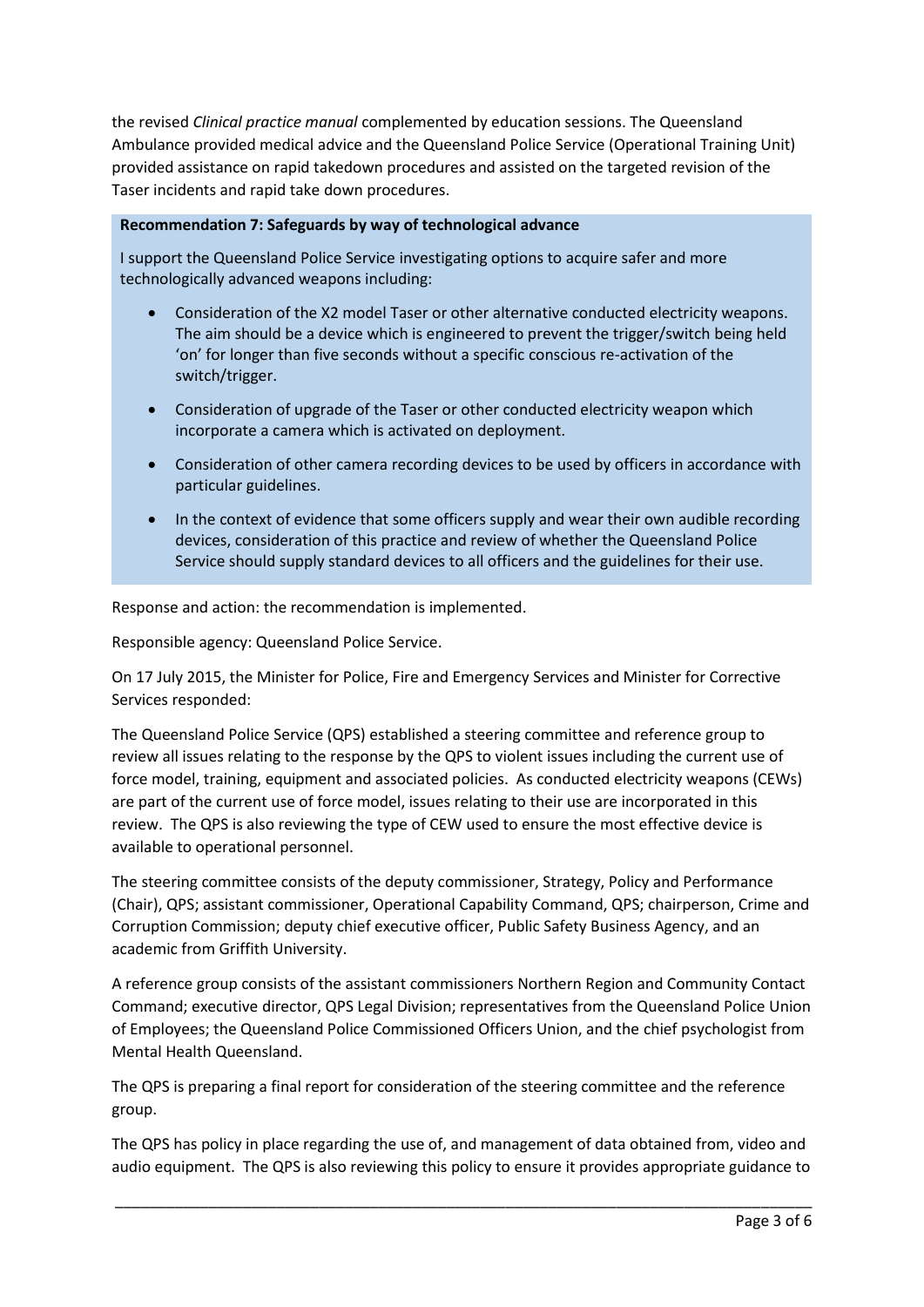operational personnel as well as suitable instruction on managing the data. While this work is being completed, the QPS will, at all times, comply with legislative requirements regarding the recording of evidence. This review will also consider the outcomes of a trial of body worn cameras by the New South Wales Police and a three month trial on the Gold Coast which commenced in April 2015.

The steering committee and reference group will be provided with the final report into the response by the QPS to violent incidents to determine the most appropriate policy for the QPS to manage these types of incidents.

The review into the type of CEW used will include consideration of the use of a mounted light source on the device.

The Queensland Government is providing \$6.03 million over three years commencing 2015-16 for the delivery of improved safety equipment for police including \$5 million for body worn cameras. This may negate the need to have a camera mounted on a CEW however, this consideration will be included when determining the best CEW to meet the requirements of the QPS into the future.

## **On 12 January 2016 the Minister for Police, Fire and Emergency Services and Minister for Corrective Services responded:**

The Queensland Police Service finalised its report (Violent Confrontations Review) in relation to the use of force model, training, equipment and associated policies. In December 2015 this report was approved by the then Minister for Police, Fire and Emergency Services and Minister for Corrective Services and Commissioner, QPS and is awaiting ratification by the QPS Program Board to progress to stage 2 - implementation.

Trials of body worn cameras and the development of associated legislation and policy are ongoing. In October 2015, the QPS commenced deploying 300 body worn cameras on the Gold Coast.

The project to replace the current model conducted energy weapons (CEW) – Taser Brand X26E model is underway with a full audit of the QPS CEW fleet. The coroner's recommendations as well as those from the Violent Confrontations Review and the implementation of body worn cameras will be taken into consideration during the development of the business case for the replacement CEW.

The implementation of the recommendations of the Violent Confrontations Review is expected to commence in the near future.

The business case for the replacement CEW will be submitted to the commissioner, QPS for consideration when finalised.

# **On 12 July 2016 the Minister for Police, Fire and Emergency Services and Minister for Corrective Services responded:**

A project plan (previously referred to as business case) is being developed for consideration and funding by the QPS for the replacement conducted electricity weapons. It is anticipated the X26P Taser will be rolled out to qualified members of the QPS over four years commencing 2016-17. The staged roll out will be on a region-by-region basis. The X26P Taser is equipped with an automatic shutdown magazine meaning the device will not continue to cycle for longer than five seconds, even if the trigger remains pressed. Although the X26P Taser is not fitted with a camera, the roll out of body worn cameras within the QPS negates the need to have a camera mounted to the Taser.

Consistent with the 2015 election commitment, the government is providing \$6.03 million over three years from 2015–16 to deliver improved safety equipment for police, including body worn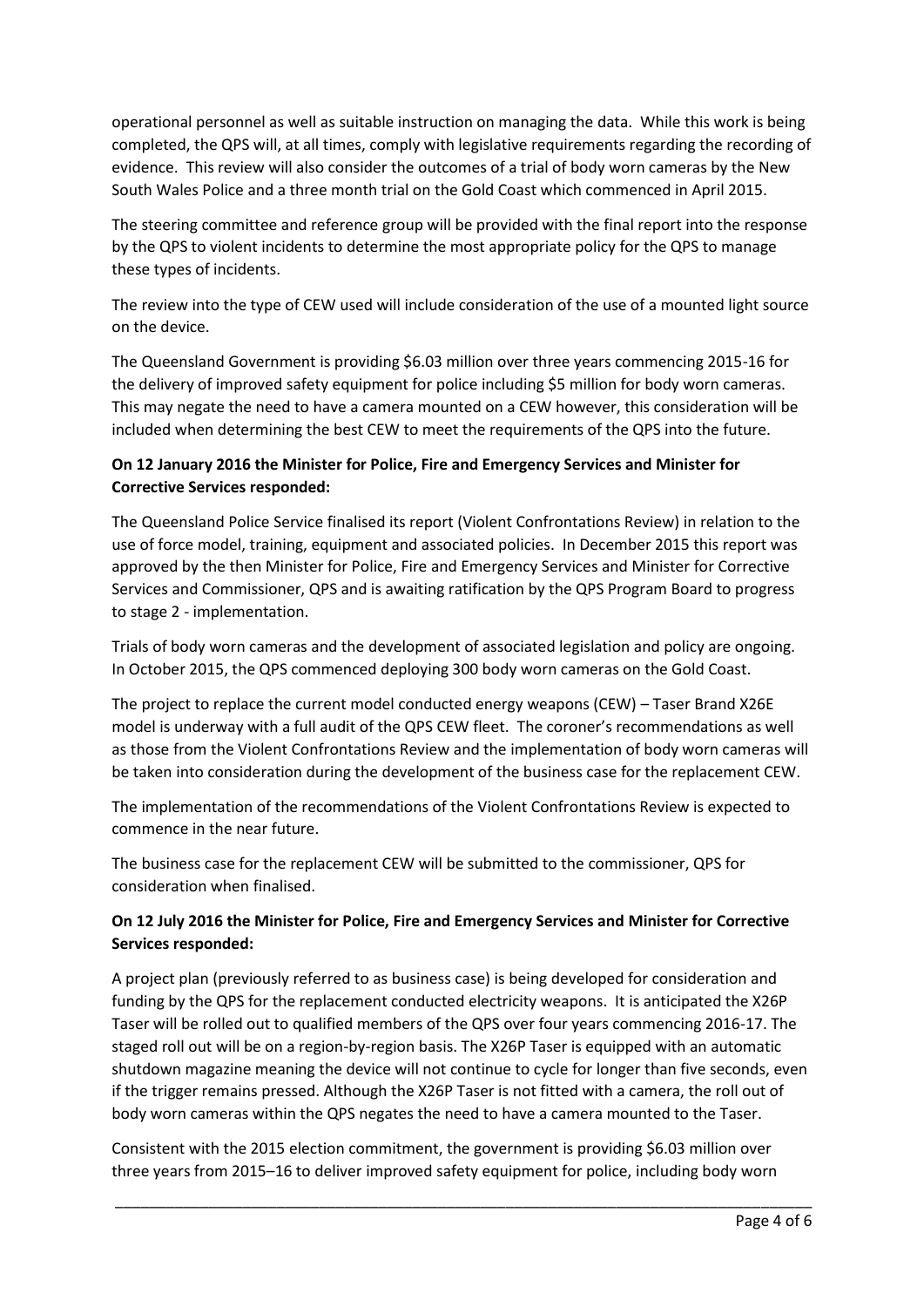cameras (with audio recording). Purchase arrangements are currently being finalised for a staged roll out of body worn cameras (on a region-by-region basis) to commence in July 2016. Some QPS officers already use personally-purchased body worn cameras.

Updated legislation and policy to support the roll out of the new X26P Taser and body worn cameras has been drafted. QPS policy for the use of body worn cameras applies to both service-issued and personally purchased cameras.

The implementation and roll out of the X26P Taser and body worn cameras and implementation of associated legislation and policy will address the coroner's recommendation. The Violent Confrontations Review recommendations do not directly link to the coroner's recommendation.

Approval by the commissioner, QPS of the project plan for the replacement conducted electricity weapons and approval and implementation of the legislation and updated policy associated with the use of Tasers and body worn cameras.

### **On 27 January 2017 the Minister for Police, Fire and Emergency Services and Minister for Corrective Services responded:**

The project plan for consideration and funding by the QPS for the replacement conducted electricity weapons continues to be developed.

In relation to body worn cameras, QPS has engaged Axon to provide 2,700 Axon Flex cameras which are now operational. The QPS purchased a capacity to licence 2,000 users of privately owned body worn cameras so data from those devices can be downloaded and managed securely with Evidence.com.

## **On 9 August 2017 the Minister for Police, Fire and Emergency Services and Minister for Corrective Services responded:**

The QPS has commenced replacement of its existing X26E model Tasers with the new X26P model Tasers. The X26P model Tasers are fitted with the XAPPM battery. Once discharged, the XAPPM battery automatically shuts the weapon down after five seconds, even if the trigger/switch remains pressed. The QPS has purchased 800 new X26P model Tasers and battery bundles, with an additional 800 on order.

In relation to body worn cameras, the QPS will increase its operational fleet of body worn cameras from 2,700 to approximately 4,700 in the second half of 2017.

The QPS regions and commands will progressively receive the new X26P model Tasers to replace their existing stock over the next four years (commencing 2016-17).

### **On 16 July 2018 the Minister for Police and Minster for Corrective Services responded:**

The second stage rollout of body worn cameras was completed in December 2017. The operational fleet of body worn cameras deployed to frontline officers was increased from 2,700 to 5,100. Body worn cameras improve evidence collection, and police safety and accountability.

The Queensland Government approved funding for the replacement of the entire conducted energy weapon fleet which is expected to be completed by 2020.